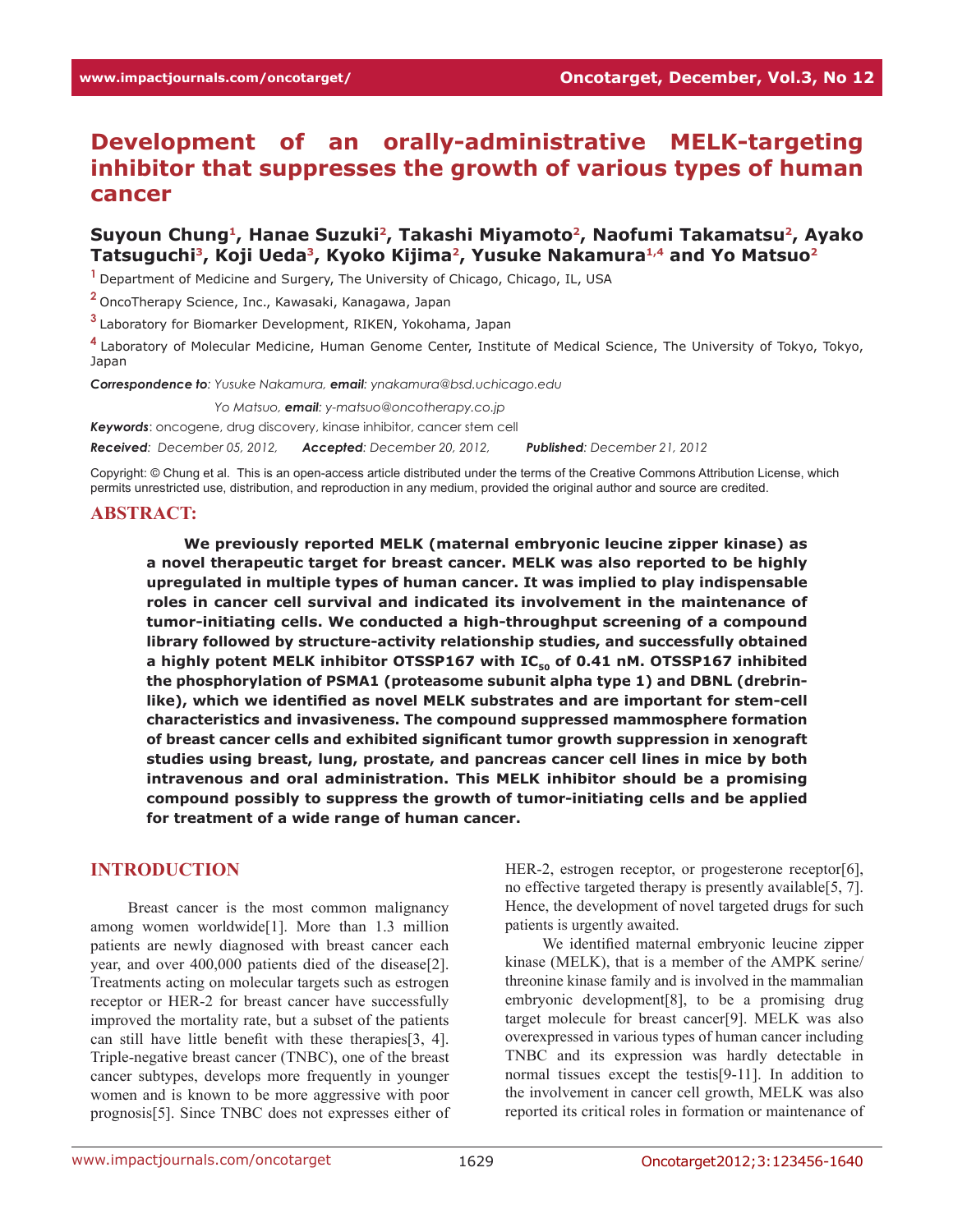cancer stem cells[12, 13], that have the ability to selfrenew and differentiate. Emerging evidence indicated that the cancer stem cells are resistant to chemotherapy and radiation therapy, and are associated with the cancer relapse[14, 15]. Thus, targeting cancer stem cell is considered as a novel strategy for cancer treatment[16, 17]. The mechanisms how cancer cells acquired these abilities are not yet understood, but recent studies indicated that MELK is one of the marker molecules to characterize cancer stem cells in tumor, such as breast cancer and glioblastoma[13, 18]. Thus, targeting MELK could be an effective strategy to treat multiple types of human cancer.

In this study, we report development of a smallmolecule MELK inhibitor OTSSP167 that can selectively and effectively inhibit MELK kinase activity. Our *in vitro* and *in vivo* studies also imply that OTSSP167 significantly suppresses mammosphere formation of breast cancer cells as well as the growth of human cancer-derived xenografts in mice, implying that OTSSP167 has great potential to apply as a novel therapeutics for cancer in a MELK-dependent manner. Furthermore, to verify the molecular mechanism of this MELK-specific inhibitor, we demonstrate identification of new substrates of MELK and inhibitory effect of the compound on activities of these molecules in breast cancer cells.

# **RESULTS**

### **High-through put screening to identify MELKspecific inhibitor**

To obtain small-molecule MELK inhibitors, we first conducted high-throughput screening of a library consisting of 108,269 compounds. Each compound was screened at a single concentration of 30 μM against MELK using the IMAP assay[19] optimized for the highthroughput low-volume 384-well format assays (see Supplementary Methods). The inhibition activity was measured by percent of inhibition of the MELK kinase activity relative to control. The average and standard deviation of the percent inhibition were 0.87% and 9.07%, respectively. A total of 597 compounds revealed the MELK kinase inhibitory activity by 37.1% or higher. After validation by dose-response analysis, a quinoline derivative (compound 1 in Fig 1A) was confirmed to inhibit the MELK activity with the half-maximum inhibitory concentration (IC<sub>50</sub>) value of 4.8 μM. To develop high-affinity MELK inhibitors, we performed an intensive structure-activity relationship study on the basis of the structure of compound 1, and obtained novel compounds with various degrees of MELK inhibitory activity. Among them, the compound OTSSP167 (Fig 1B) was identified as one of the most effective MELK inhibitor with  $IC_{50}$  value of 0.41 nM (see Supplementary Methods for the compound synthesis and the kinase assay). OTSSP167 has a 1,5-naphthyridine core with methylketone at the 3-position, *trans*-4-((dimethylamino)methyl) cyclohexylamino at the 4-position, and 3,5-dichloro-4 hydroxyphenyl at the 6-position of the core.

# **Growth suppressive effect of OTSSP167 in various cancer types**

Since MELK was reported to be overexpressed in other types of human cancer in addition to breast cancer[9, 10], we examined the growth inhibitory effect of OTSSP167 on the growth of various cancer cell lines. *In vitro* anti-proliferative assay using A549 (lung), T47D (breast), DU4475 (breast), and 22Rv1 (prostate) cancer cells, in which MELK was highly expressed, revealed  $IC_{50}$ values of 6.7, 4.3, 2.3, and 6.0 nM, respectively (Fig 2A-D). On the other hand, HT1197 (bladder) cancer cells, in which MELK expression was hardly detectable, revealed IC<sub>50</sub> value of 97 nM (Fig 2E), clearly implying the MELKdependent growth-inhibition effect of this compound.

# **Growth suppressive effect of OTSSP167 in xenograft mouse model**

We subsequently investigated *in vivo* anti-tumor effect of OTSSP167 by a xenograft model using MDA-MB-231 cells (MELK-positive, triple-negative breast cancer cells). The compound was administered to mice bearing xenografts for 14 days after the tumor size reached about 100 mm<sup>3</sup>. The tumor size was measured as a surrogate marker of drug response (tumor growth inhibition (TGI)). Intravenous administration of OTSSP167 at 20 mg/kg once every two days resulted in TGI of 73% (Fig 3A). Since the bioavailability of this compound was expected to be very high (data not shown), we attempted oral administration of this compound. The oral administration at 10 mg/kg once a day revealed TGI of 72% (Fig 3B). Due to the strong growth-suppressive effect on various cancer cell lines, we further investigated *in vivo* growth-suppressive effect using cancer cell lines of other types and found significant tumor growth suppression by OTSSP167 for multiple cancer types in dose-dependent manners with no or a little body-weight loss (Fig 3 and Supplementary Fig. S1). For example, mice carrying A549 (lung cancer) xenografts that were treated with 1, 5, and 10 mg/kg once a day of OTSSP167 by intravenous administration revealed TGI of 51, 91, and 108%, respectively (Fig 3C) and those by oral administration of 5 and 10 mg/kg once a day revealed TGI of 95 and 124%, respectively (Fig 3D). In addition, we examined DU145 (prostate cancer) and MIAPaCa-2 (pancreatic cancer) xenograft models by oral administration of 10 mg/kg once a day, and observed TGI of 106 and 87%, respectively (Fig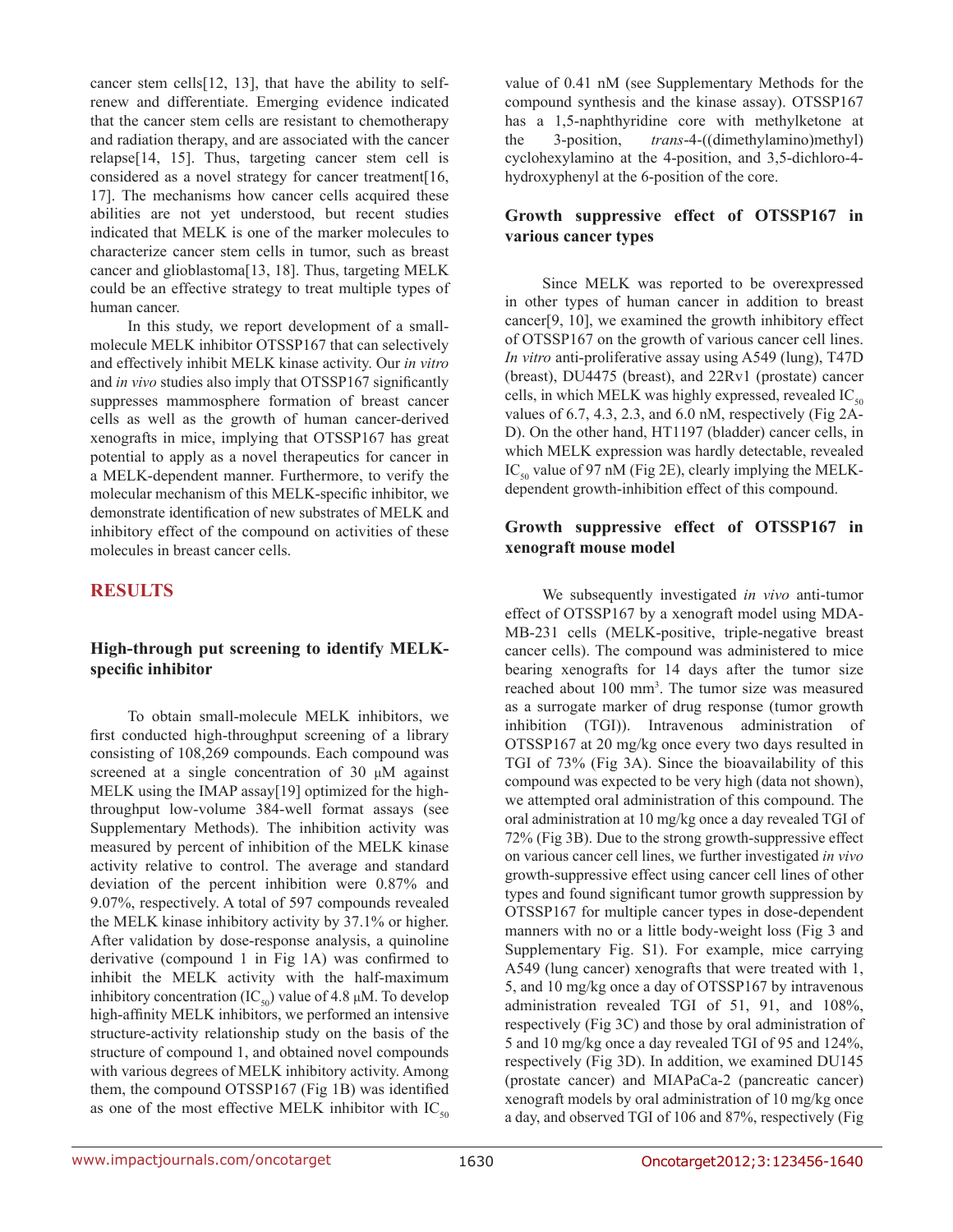3E and F). To further validate the MELK-specific *in vivo* tumor suppressive effect, we examined PC-14 lung cancer cells in which MELK expression was hardly detectable (Fig 3G). Oral administration of 10 mg/kg OTSSP167 once a day for 14 days showed no tumor growth suppressive effect on PC-14 xenografts (Fig 3H), further supporting the MELK-dependent antitumor activity of OTSSP167.

#### **OTSSP167 inhibits the phosphorylation of novel MELK substrates**

To further characterize the molecular mechanism of MELK overexpression in mammary carcinogenesis and validate the functional consequence of small molecule inhibitor against MELK, we further investigated MELK substrates. Using the MELK recombinant protein, we performed *in vitro* kinase assay in combination with 2D-PAGE and identified multiple candidate spots which appeared in a MELK-specific manner. We analyzed these spots by mass spectrometry and confirmed drebrin-like (DBNL) and proteasome subunit alpha type 1 (PSMA1) to be MELK substrates by *in vitro* kinase assay using their recombinant proteins as shown in Fig 4A. We subsequently performed *in vitro* kinase assay with these two substrates to confirm the phosphorylation-inhibitory effect of OTSSP167. As shown in Fig 4B, addition of this compound in an *in vitro* kinase assay significantly suppressed the phosphorylation levels of DBNL and PSMA1, further supporting strong inhibitory effect of this compound on the MELK activity.

### **Phosphorylated DBNL by MELK enhances cellular invasiveness in cancer cell**

DBNL is known to be an actin-binding adaptor protein that regulates the actin cytoskeleton and endocytosis[20-22]. To characterize the biological function of DBNL in human cancer, we first examined *in vivo* phosphorylation status of DBNL by western blot analysis using BT549 cells treated with Okadaic acid that can inhibit the phosphatase activity[23]. We introduced either or both of MELK and DBNL expression vectors into the cells, and detected the significant elevation of DBNL phosphorylation in the cells trasnfected with both expression vectors, compared with the cells transfected with either of the genes or the mock vector (Fig 5A). In addition, to identify the phosphorylation sites of DBNL by MELK, we performed mass spectrometry analysis in the presence or absence of MELK, and identified and confirmed Ser269 as a candidate phophorlylation site as shown in Fig 5B; the substitution of Ser269 of DBNL with an alanine completely diminished the phosphorylation by MELK, while that of Thr270 with an alanine showed no effect on the phosphorylation status. Subsequently, immunocytochemical analysis revealed drastic enhancement of membrane ruffling of the cells that were co-transfected with both DBNL and MELK (Fig 5C). Since membrane ruffling is related to tumor cell mobility and cancer metastasis[24], we performed Matrigel invasion assay (Fig 5D) and observed significantly higher invasiveness of the cells overexpressing both DBNL and MELK than the control cells or those overexpressing either of the two genes.



**Figure 1: Novel MELK inhibitors.** (A) A quinoline derivative, diethyl 4-(4-acetamidophenylamino) quinoline-3,6-dicarboxylate (compound 1; a commercially available compound), was found to have a moderate inhibitory activity against MELK (IC<sub>50</sub> = 4.8 µM) through the high-throughput screening. The subsequent structure-activity relationship study led to the synthesis of a highly potent MELK inhibitor with a novel structure: (B) compound OTSSP167, 1-(6-(3,5-dichloro-4-hydroxyphenyl)-4-((*trans*-4-((dimethylamino)methyl) cyclohexyl)amino)-1,5-naphthyridin-3-yl)ethanone. The dihydrochloride salt form was used in experiments for OTSSP167.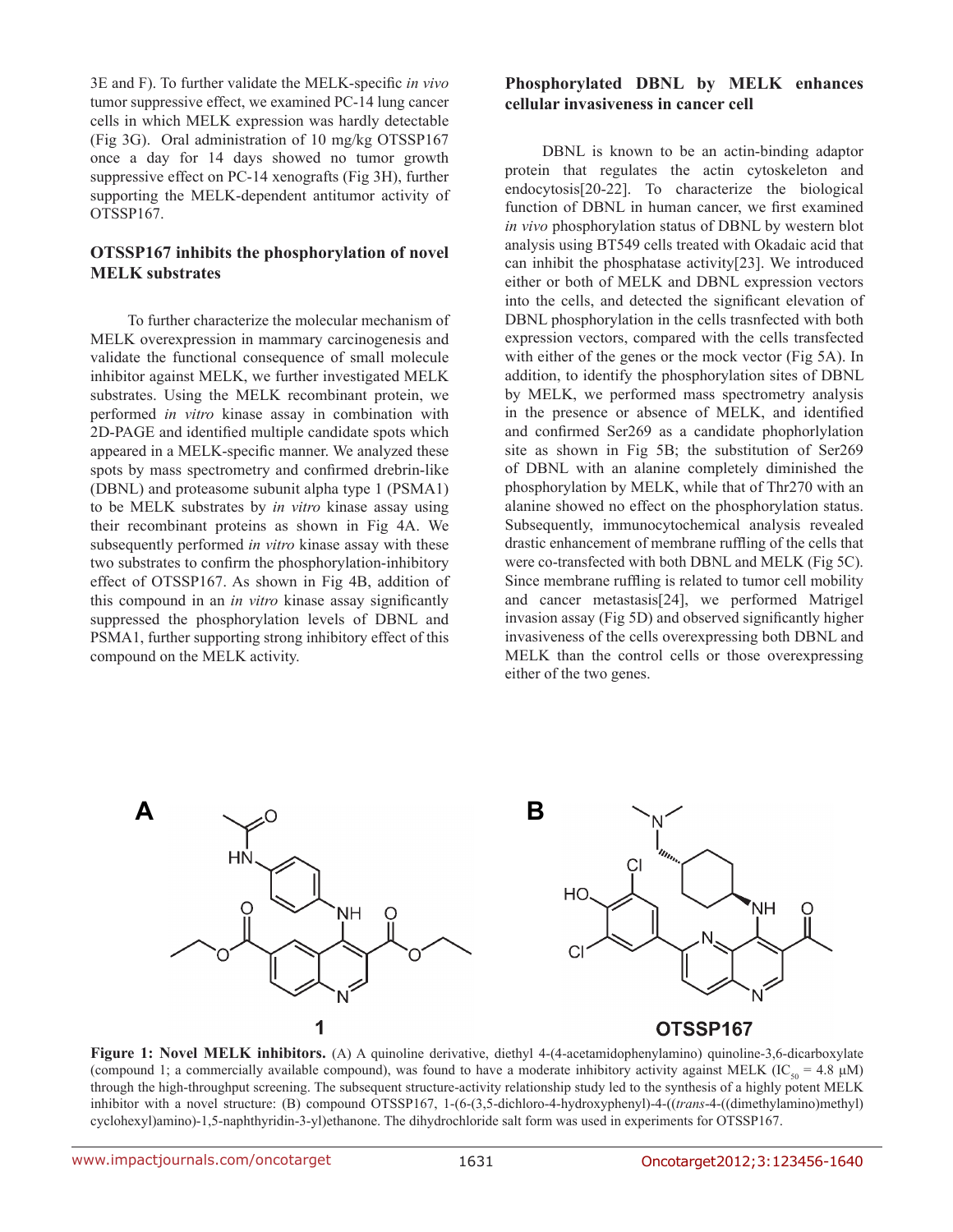### **OTSSP167 suppresses mammosphere formation through the inhibition of PSMA1 phosphorylation**

PSMA1 is a subunit of the proteasome complex and was reported to be upregulated in breast cancer cells[25]. To examine the biological effect of MELK on PSMA1, we trasnfected either or both of MELK and PSMA1 into BT549 cells, and found the increase of the PSMA1 protein when PSMA1 was co-transfected with MELK, compared with the cells transfected with PSMA1 alone (Fig 6A). In concordance with this result, when we knocked-down MELK in T47D cells using siRNA, the amount of PSMA1 protein was drastically reduced, compared with the parental cells or the cells treated with control siRNA (Fig 6A), while the amount of PSMA1 transcript was unchanged (Fig 6B). These results have indicated that MELK possibly stabilizes PSMA1 protein through its phosphorylation. Since the knockdown of PSMA1 expression suppressed the proliferation of cancer cells (data not shown), the PSMA1 is also considered to be essential for survival of cancer cells. Previous studies suggested contribution of MELK in cancer stem cells due to its high level of expression in cancer stem cell populations (ex, CD133-positive glioblastoma cells) [10, 12, 13]. Our results in Fig 6C also revealed that upregulation of MELK promoted the mammosphere formation of breast cancer cells and induced the Otc3/4

expression that is well known as one of the stem cell markers while that of kinase-dead MELK (D150A) did not. Moreover, in mammosphere formation assay using MCF-7 breast cancer cells, the cells that were treated with OTSSP167 revealed stronger inhibition in its mammosphere formation than in the growth of adherent cells (Fig 6D), suggesting that OTSSP167 is likely to suppress effectively the growth of cancer stem cells. Interestingly, overexpression of PSMA1 was reported to play critical roles in hematopoietic stem progenitor cells[26]. Hence, we investigated possible involvement of PSMA1 phosphorylation by MELK in the maintenance of cancer stem cell characteristics. We performed mammosphere formation assay using MCF-7 cells which transiently over-expressed PSMA1 with either wild-type MELK or kinase-dead MELK, and found co-overexpression of PSMA1 and wild-type MELK strongly enhanced sphere formation, compared with the parental MCF-7 cells or those transfected with PSMA1 or PSMA1+ kinase-dead MELK (Fig 6E). Concordantly, the depletion of PSMA1 or MELK expression in MDA-MB-231 cells using siRNA significantly suppressed the formation of mammosphere (Fig 6F). Taken together, these results suggest that OTSSP167 suppressed mammosphere formation of cancer stem cells through the reduction of phosphorylated PSMA1 by inhibition of the MELK activity.



**Figure 2: In vitro anti-proliferative activity of OTSSP167.** The graphs indicate growth inhibition curves of OTSSP167 for various types of human cancel cell line; (A) A549 (lung cancer), (B) T47D (breast cancer), (C) DU4475 (breast cancer), and (D) 22Rv1 (prostate cancer) cells, in which MELK is highly expressed, as well as (E) HT1197 (bladder cancer) cell line , in which MELK expression is hardly detectable.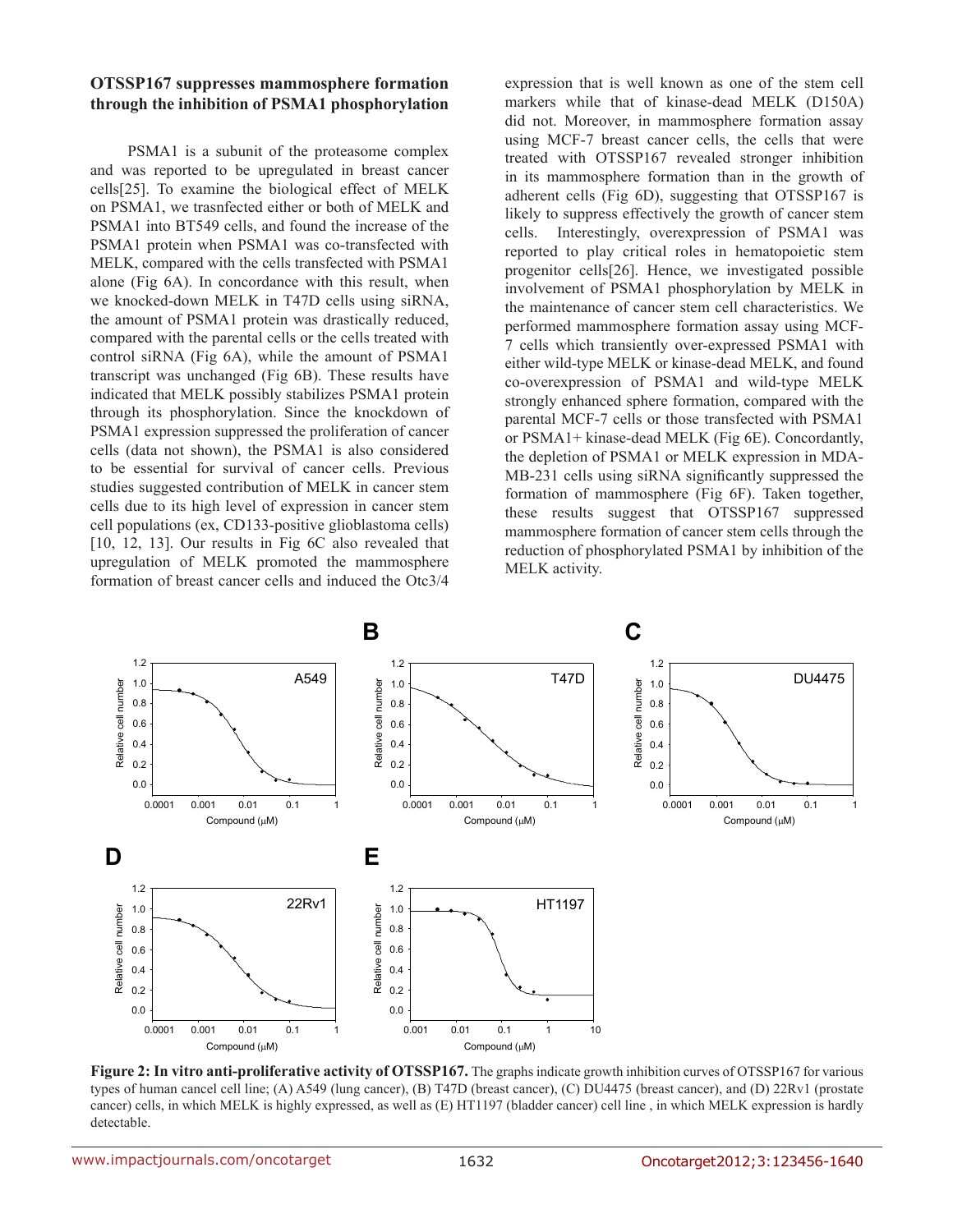

**Figure 3: Mice xenograft models showing the effectiveness of OTSSP167 on the growth of various human cancer xenograft.** Nude mice bearing (A,B) MDA-MB-231 (triple-negative breast cancer), (C,D) A549 (lung cancer), (E) DU145 (prostate cancer), or (F) MIAPaCa-2 (pancreatic cancer) were treated with either vehicle control or OTSSP167 of given concentrations for 14 days. The administration doses were (A) 20 mg/kg intravenously once every two days or (B) 10 mg/kg orally once a day for MDA-MB-231; (C) 1, 5, or 10 mg/kg intravenously once a day or (D) 5 or 10 mg/kg orally once a day for A549; (E) 10 mg/kg orally once a day for DU145; and (F) 10 mg/kg orally once a day for MIAPaCa-2. Mean tumor volumes  $\pm$  SD (n = 6 for each treatment group) are shown. (G) Lysates of tumor samples taken from A549 and PC-14 xenograft mice were immunoblotted with anti-MELK and anti-ACTB antibodies. (H) OTSSP167 was administered to nude mice bearing PC-14 (MELK-negative lung cancer cells) at a dose of 10 mg/kg orally once a day. Mean tumor volumes  $\pm$  SD (n = 3 per group) are shown. i.v. q.2d; intravenously once every two days, i.v. q.d.; intravenously once a day, p.o. q.d.; orally once a day.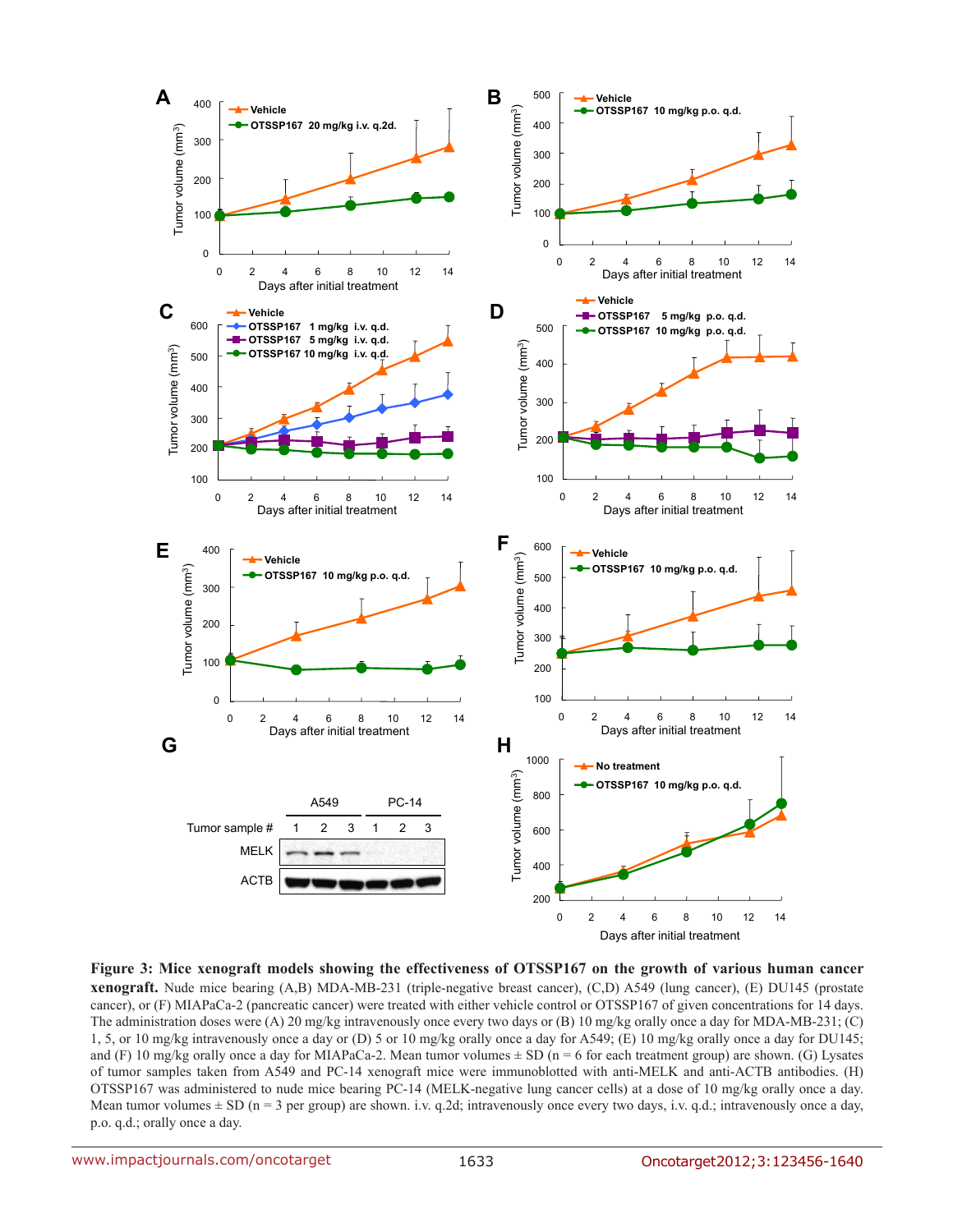#### **DISCUSSION**

After a great success of Imatinib in the treatment of chronic myelogenous leukemia (CML) and gastrointestinal stromal tumors (GISTs), many scientists and industries have been focusing on the development of drugs targeting on cancer-specific molecules[27]. Protein kinases are considered as attractive therapeutic targets for development of anti-cancer drugs because they play critical roles in growth-signaling pathways in cancer cells[28-31]. However, development of an inhibitor(s) which specifically suppresses target kinase activity is not so easy because most of kinase inhibitors are type 1 inhibitor which recognizes an ATP-pocket highly conserved across kinases and competes with ATP. These structural conservation leads to the unexpected cross-reactivity, in some cases yielding unexpected and unfavorable side effects[28, 32]. For discovering new kinase inhibitors with high effectiveness and minimum toxicity, the combination of identification of appropriate target molecules coupled with advanced drug-development tools including analogue synthesis, structure-informed design and fragment-based assembly is essential[28, 33].

To develop MELK-specific inhibitors in this study, we conducted the high-throughput screening for identification of hit compounds and subsequent intensive structure-activity informed study, and finally developed OTSSP167 which effectively inhibited the MELK kinase activity with IC<sub>50</sub> of 0.41 nM. We then investigated the effect of OTSSP167 on the formation of mammosphere, one of the characteristics of breast cancer stem cells since MELK was reported as a key molecule for cancer stemcell formation/maintenance[13]. Our results showed that OTSSP167 inhibited mammosphere formation in a dose-dependent manner and also revealed strong growthsuppressive effect on various types of human cancer xenograft including breast, pancreas, prostate and lung cancers without no or a little body-weight loss at the effective doses. The experiment using the MELK-negative cancer cells supported the MELK-dependent growth suppressive effect of OTSSP167 on cancer cells.

In parallel, to further characterize biological mechanisms of the MELK-signaling pathway and verify the mode of action of the MELK inhibitor OTSSP167, we screened novel MELK substrates and identified two possible candidate molecules, DBNL and PSMA1. DBNL is a member of the debrin/Abp1 family of actin-binding proteins and is a component of the immunological synapse that regulates T-cell activation[34]. Although there was no evidence of DNBL involvement in human carcinogenesis, our data have indicated that the phosphorylation of DBNL by MELK is likely to promote cancer cell invasiveness, and probably lead to tumor recurrence and poor prognosis[35]. We also found that MELK could phosphorylate Ser269 on DBNL. Since the phosphrylation of this site was reported to be critical to bind to 14-3-3 proteins[36] that has important roles in the regulation of numerous cellular signaling pathways like cell cycle regulation or apoptosis[37], we suspect that MELK might promote cell growth and mobility of cancer cells through the regulation of the DBNL-14-3-3 signaling pathway.

The other substrate, PSMA1, is one of the components of the 20S core structure of proteasome complex that is important to regulate the concentration of intracellular proteins and remove misfolded proteins through degrading them[38]. The function of PSMA1 itself was not well understood, however, its phosphorylation might affect the assembly of the proteasome complex[39]. A recent study suggested that enhancement of the proteasome assembly and activity could play crucial roles in the maintenance of human embryonic stem cells[40]. We also investigated the biological characteristics of PSMA1 in cancer cells, and found that PSMA1 was stabilized by the phosphorylation in MELK overexpressing



**Figure 4: Identification and functional analysis of MELK substrates in breast cancer cell lines.** (A) *In vitro* kinase assay using recombinant proteins confirmed DBNL and PSMA1 to be novel substrates of MELK. Arrows indicate phosphorylated substrate proteins; asterisks indicate autophosphorylated MELK. (B) *In vitro* kinase assay using OTSSP167. DBNL (55kDa) or PSMA1 (30kDa) recombinant protein was incubated with MELK with or without OTSSP167. Asterisks indicate autophosphorylated MELK; arrows indicate phosphorylated substrates. Phopshorylation of each substrate was diminished by addition of 10 nM of OTSSP167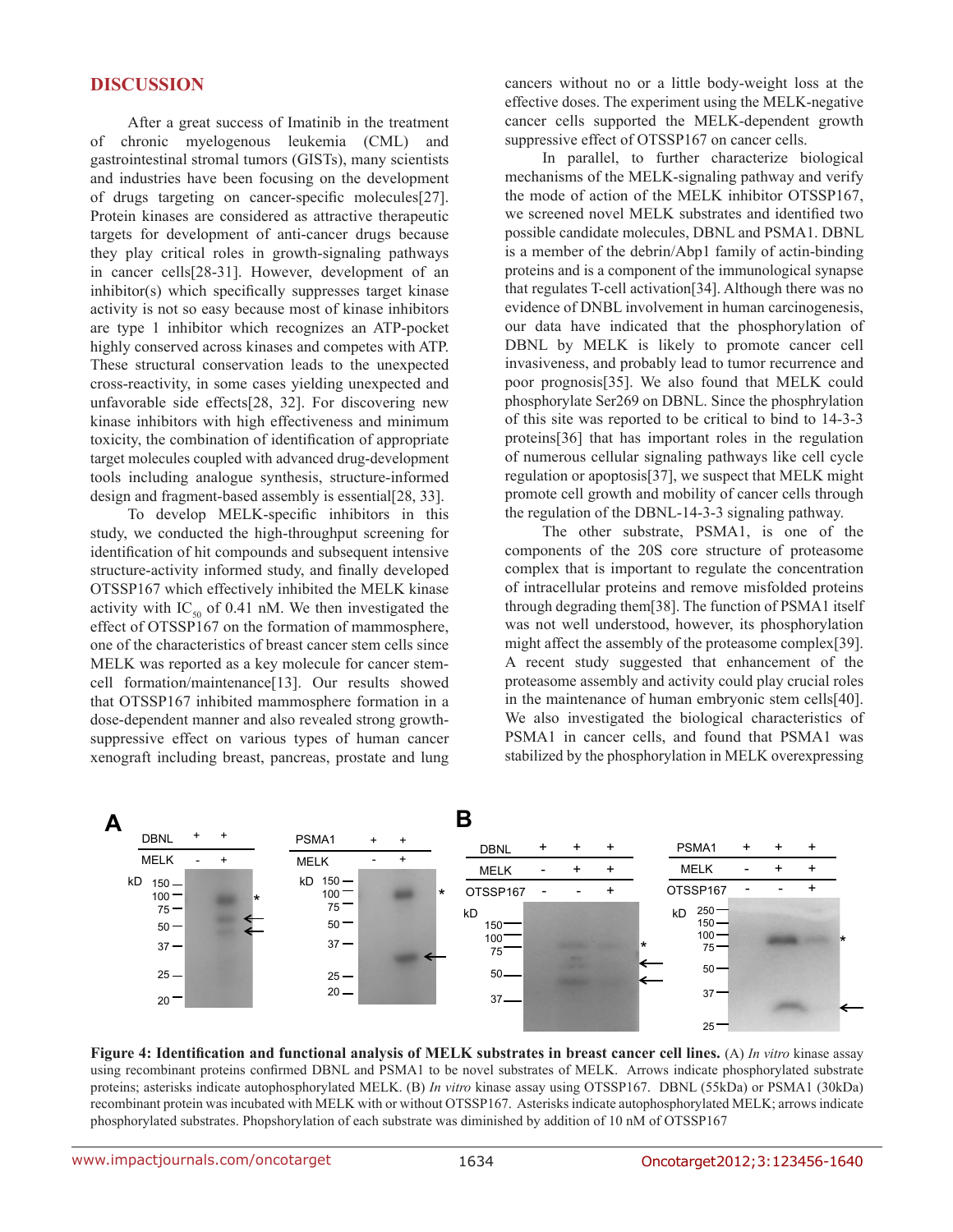cells and that coexistence of PSMA1 and MELK enhanced the formation of mammosphere. Interestingly, the number of mammosphere was significantly decreased in the cells in which PSMA1 expression was knocked down by siRNA for PSMA1. Our data imply that OTSSP167 possibly suppressed mammosphere formation through the reduction of PSMA1 protein.

In summary, we have demonstrated that MELK plays crucial roles in cancer progression and/or stem cell maintenance through phosphorylation of its substrate proteins. Our data have also indicated that that the selective MELK inhibitor OTSSP167 could suppress the phosphorylation of these two MELK substrates, and has the *in vitro* and *in vivo* growth suppressive effect on cancer cells, implicating a great potential of this MELK inhibitor to apply to treatment of various types of human cancer.



**Figure 5: MELK phosphorylated Ser269 on DBNL and induced the cellular invasiveness.** (A) *In vivo* phosphorylation assay. Phosphorylation of DBNL (indicated by an arrow) in BT549 cells in which DBNL and MELK were co-transfected was enhanced much stronger than that in the cells in which only DBNL was transfected. (B) Identification of phosphorylated sites by *in vitro* kinase assay. Amino acid substituted mutants of DBNL were generated and used for *in vitro* kinase assay. Phosphorylated band of DBNL in which a serine 269 was substituted with an alanine (S269A) was completely diminished, while that of DBNL in which a threonine 270 was substituted with an alanine (T270A) was unchanged. wt; wild-type. Closed arrows indicate phosphorylated DBNL. (C) Immunocytochemical analysis of cells overexpressing DBNL with/without MELK. MCF-7 cells in which both MELK and DBNL were over-expressed shows a strongly enhanced membrane-ruffling pattern (Red; DBNL, Green; MELK, Blue; DAPI) which is indicated by white arrow. (D) MCF-7 cells over-expressing DBNL revealed elevated cell invasiveness in the presence of MELK. The number of invaded cells on Y-axis indicates the average cell number of migration, that was counted by microscopic observation (\**p=0.009*, \*\**p=0.0209*, student's t-test). Error bars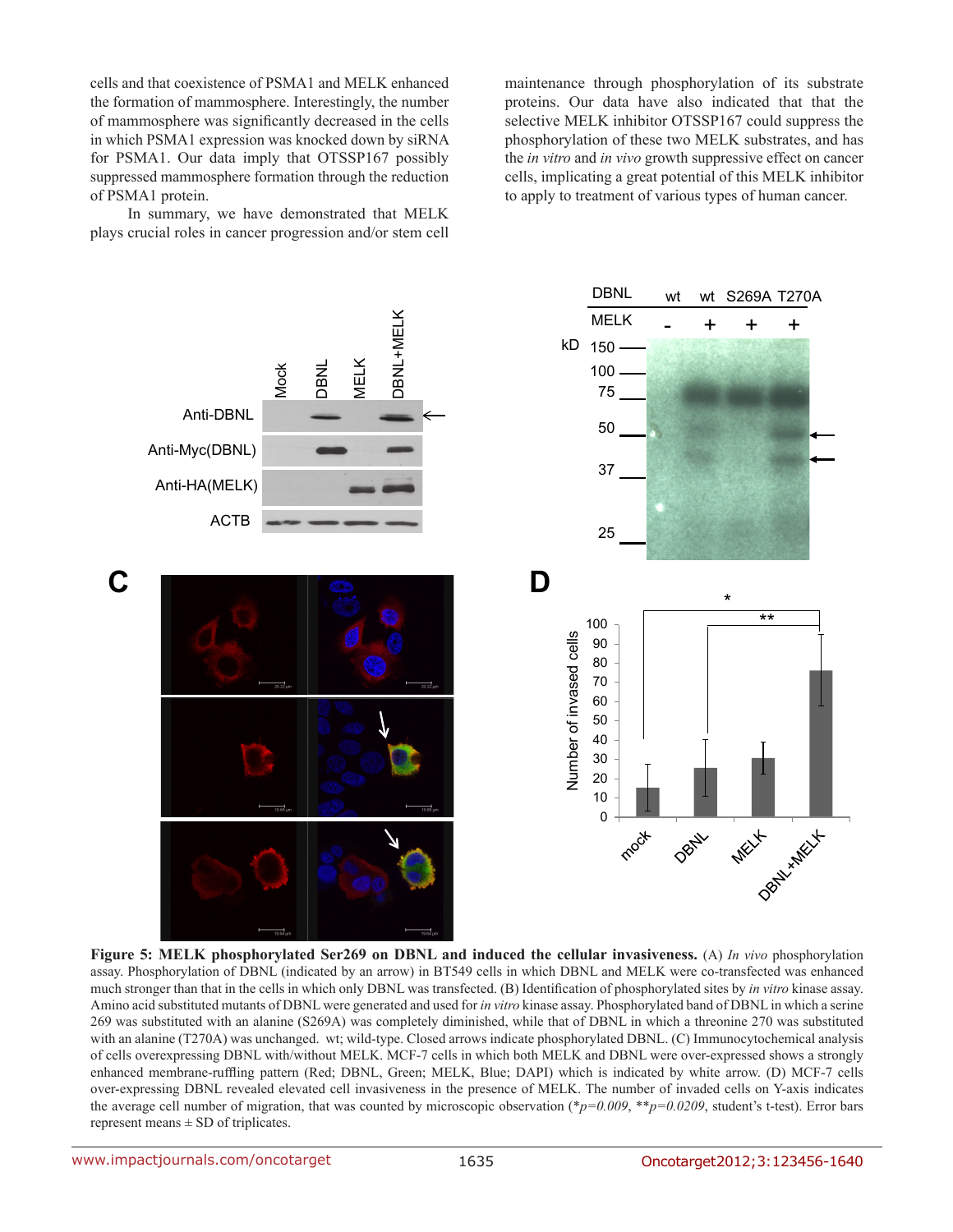# **METHODS**

#### **High-throughput screening**

A library consisting of 108,269 compounds (AMRI's Diverse AMRI Synthetic Library (DASL)) was screened using the assay protocol optimized for the high-throughput low-volume 384-well format assays. Each of the compounds (30 μM) in 342 library plates were incubated for 120 min at room temperature, with 70 μM of ATP, 100 nM of the substrate peptide, and 30 nM of MELK protein. Any plate that showed  $Z' < 0.5$  was retested (more details in Supplementary Methods).

#### **Cell lines, plasmids, oligo siRNAs and transfection**

MCF-7, MDA-MB-231, BT549, T47D, DU4475, 22Rv1, DU145, HT1197, and NIH3T3 cells were purchased from the American Type Culture Collection (ATCC) (Rockville, MD, USA). A549, PC-14, and MIAPaCa-2 cells were purchased from European Collection of Cell Cultures (ECACC) (Salisbury, UK), RIKEN BioResource Center (Tsukuba, Japan), and Japanese Collection of Research Bioresources Cell Bank (JCRB) (Suita, Japan), respectively. All cells were cultured under appropriate media recommended by suppliers with 10% FBS and 1% antibiotic-antimycotic solution (Sigma-Aldrich). All cells except MDA-MB-231 were maintained at 37 °C in humidified air with 5%  $CO_2$ . MDA-MB-231 was maintained at 37 °C in humidified air without  $CO_2$ .



**Figure 6: PSMA1 enhanced the mammosphere formation through the phosphorylation by MELK.** (A, B) PSMA1 protein was stabilized through the phosphorylation by MELK in breast cancer cells (A) although transcriptional level of PSMA1 was unchanged in the cells in which MELK expression was knocked down (B). (C) Wild-type MELK (MELK-wt) or kinase-dead mutant MELK (MELK-150A) expression vector was transfected into MCF-7 cells which were seeded onto an ultra-low attachment culture plate. The formation of mammosphere was enhanced in cells in which MELK-wt was transiently introduced than those transfected with mock vector or MELK-150A. The expression levels of one of cancer stem cell markers, Oct3/4, are shown. The cells which transiently overexpressed MELK-wt induced Oct3/4 expression while those transfected with mock vector or MELK-150A revealed no Oct3/4 expression. (D) OTSSP167 suppressed more significantly the formation of mammosphere than the growth of attached MCF-7 cells. The cells were plated onto ultra-low attachment culture plate or normal culture plate without or with OTSSP167 of given concentrations (*\*p<0.05,*  student's t-test). (E) The MCF-7 cells in which both PSMA1 and wild-type MELK (MELK wt) were co-overexpressed revealed higher number of mammosphere formation than the parental MCF-7 cells or those transfected with PSMA1 alone or PSMA1 + kinase-dead MELK (MELK D150A) (\**p<0.0001,* student's t-test). (F) The mammosphere formation of MDA-MB-231 cells, in which PSMA1 was knocked down, was suppressed (\*\*p<0.05, student's t-test). Absorbance measured at 490 nm is indicated using that at 630 nm as a reference with a microplate reader. Error bars represent means ± SD of triplicates for experiments D-F.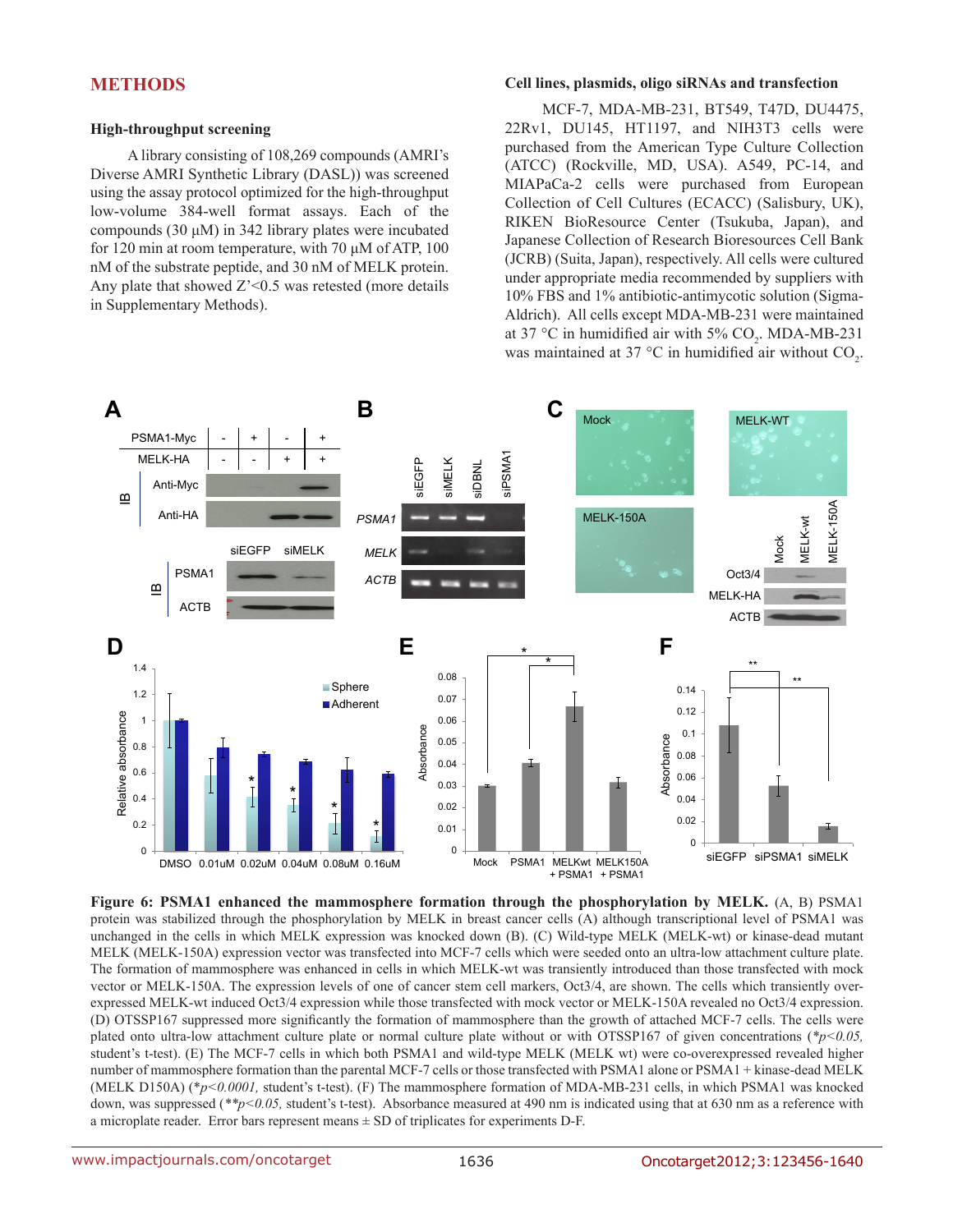MELK wild-type and kinase-dead mutant (D150A) plasmids were constructed previously[9]. To construct vectors designed to express DBNL (NM\_001014436.2) or PSMA1 (NM\_002786.3), the entire coding sequences were amplified by RT-PCR and cloned into the pcDNA3.1-myc-his or pCAGGSnHc expression vector. We carried out site-directed mutagenesis PCR to generate DBNL substituted mutants (S269A and T270A) with a QuickChange site-directed Mutagenesis kit (Stratagene). Plasmids were transfected using Fugene6 (for NIH3T3) or FugeneHD (for human breast cancer cell lines) (Roche) according to the supplier's recommendations. For knockdown experiments, cells were transfected with oligo siRNA using Lipofectamine RNAiMAX (Invitrogen) according to manufacturer's instructions. The target sequences of oligo siRNAs were as follows: 5'-GACAUCCUAUCUAGCUGCA-3' for MELK; 5'-CAGAUACCAACACAACGAU-3' for PSMA1; 5'-GGTGCTGGCTCTGAGCACA-3' for DBNL; 5′-TTGAAGCAGCACGACUUCUUC-3′ and 5′-TTGAAGAAGUCGUGCUGCUUC-3′ for siEGFP.

#### **Recombinant proteins and in vitro kinase assay for substrate screening**

 MELK recombinant protein was generated as described previously[9]. The full coding sequence of each of MELK substrate candidates was amplified by RT-PCR and cloned into the pGEX6p-1 vector (GE Healthcare). The GST-tagged recombinant proteins were expressed in BL21 codon-plus RIL competent cells (Stratagene) and purified using Glutathione Sepharose 4B beads (GE Healthcare) according to the supplier's instructions. The GST-tag was removed by PreScission protease (GE Healthcare) according to the supplier's instructions. For *in vitro* kinase assay, MELK recombinant protein (0.4 μg) was mixed with 5 μg of each substrate in 20 μl of kinase buffer containing 30 mM Tris-HCl (pH), 10 mM DTT, 40 mM NaF, 10 mM  $MgCl<sub>2</sub>$ , 0.1 mM EGTA with 50 μM cold-ATP and 10 Ci of  $[\gamma^{-32}P]$ ATP (GE Healthcare) for 30 min at 30  $\degree$ C. The reaction was terminated by addition of SDS sample buffer and boiled for 5 min prior to SDS-PAGE. The gel was dried and autoradiographed with intensifying screens at room temperature. OTSSP167 (final concentration of 10 nM) was dissolved in DMSO and added to kinase buffer before the incubation.

#### **Western blot analysis and immunocytochemistry**

Cells were lysed with RIPA buffer containing protease inhibitor cocktail and phosphatase inhibitor cocktail (Calbiochem). The proteins were separated by electrophoresis using 10% or 7.5% SDS-PAGE gel and transferred onto nitrocellulose membrane. The membranes were incubated with the first antibody, respectively: anti-PSMA1 antibody (Epitomics), anti-DBNL antibody, anti-Myc (Santa Cruz Biothechnology), anti-HA (Roche), anti-Oct3/4 (Santa Cruz Biothechnology) or anti-ACTB. We generated mouse anti-MELK monoclonal antibodies using partial recombinant MELK protein (264-601 amino acids of MELK) as an immunogen by the methods as described previously[41]. For immunocytochemistry, MCF-7 cells were seeded onto glass slide-chamber and transfected with expression vector(s) as described above. After 48 hours of incubation, cells were fixed with 4% paraformaldehyde and permeabilized with 0.1% Triton X-100 in PBS for 1 min at room temperature. Non-specific binding was blocked by treatment with PBS containing 3% bovine serum albumin (BSA) for 30 min at room temperature. Cells were incubated for 60 min at room temperature with anti-HA or anti-DBNL antibody diluted at 1:200 by PBS containing 3% BSA. After washing with PBS, cells were stained by Alexa fluor-conjugated secondary antibody (Invitrogen) for 60 min at room temperature, and visualized with Spectral Confocal Scanning Systems (Leica).

#### **In vivo phosphorylation assay**

DBNL expression vector was transfected into cells with or without MELK expression vector. After 48 hours of incubation, cells were treated with 100 nM Okadaic acid (Calbiochem) and incubated for 6 hours. The cells were lysed after the treatment with Okadaic acid and the lysed samples were loaded into 7.5% SDS-PAGE gel. The proteins were transferred onto nitrocellulose membrane (GE Healthcare). The membrane was incubated with anti-DBNL antibody (Abnova) or anti-β-actin (ACTB) (Sigma-Aldrich). ACTB served as a loading control.

#### **Matrigel invasion assay and mammosphere formation assay**

NIH3T3 cells transfected with plasmids expressing MELK (pCAGGSnHc-MELK), DBNL (pcDNA3.1-Myc-His-DBNL) or both were grown to near confluence in DMEM containing 10% FBS. After the incubation of 24 hours, the cells were harvested by trypsinization, washed in DMEM without addition of serum, and suspended in serum-free DMEM. The cells  $(1x10<sup>4</sup>$  cells) were seeded onto the Matrigel matrix chamber (BD Biosciences) and incubated for 22 hours.The cells invading to Matrigel were stained by Giemsa (Merck) and counted. For sphere formation assay,  $1x10^3$  cells of MCF-7 cells which transiently over-expressed wild-type MELK, kinase-dead MELK, PMSA1, PSMA1 and wild-type MELK, or PMSA and kinase-dead MELK were seeded onto Ultra-Low attachment plate (Corning). For knockdown experiments,  $MDA-MB-231$  cells  $(1x10<sup>3</sup>$  cells) which seeded onto Ultra-Low attachment plate were transfected with oligo siRNA for EGFP, MELK or PSMA1 as described above. For examination of sphere formation under treatment of MELK inhibitor OTSSP167, 1x103 MCF-7 cells were seeded with 0.01, 0.02, 0.04, 0.08, or 0.16 μM of OTSSP167, respectively. DMSO alone was used as a control. Following incubation for two weeks, cell viability was measured by using Cell-counting kit-8 (DOJINDO).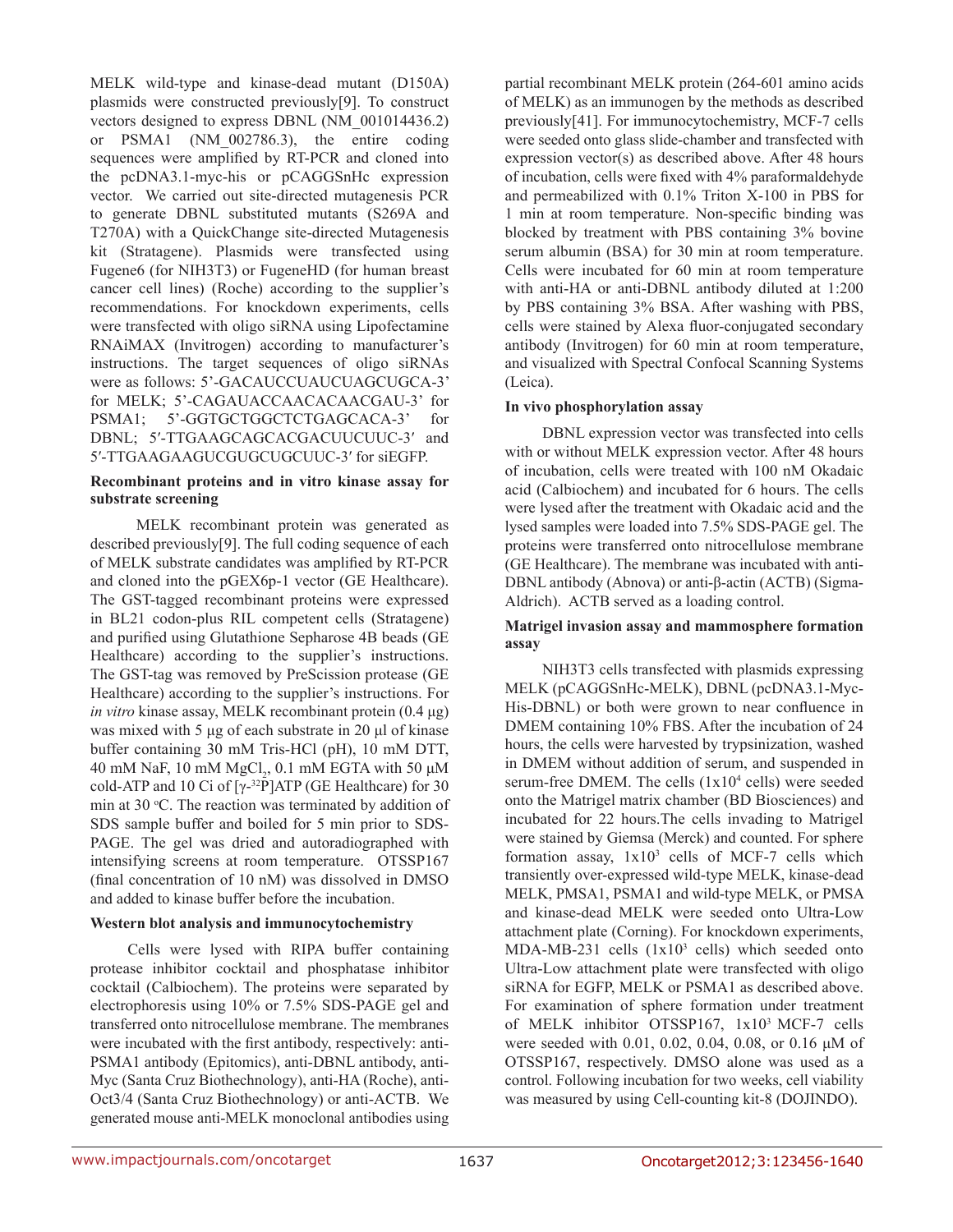#### **In vivo xenograft study**

 MDA-MB-231 cells were injected into the mammary fat pads of NOD.CB17-*Prkdcscid*/J mice (Charles River Laboratory). A549, MIAPaCa-2 and PC-14 cells (1 x 107 cells) were injected subcutaneously in the left flank of female BALB/cSLC-nu/nu mice (Japan SLC, Inc.). DU145 cells were injected subcutaneously in the left flank of male BALB/cSLC-nu/nu mice (Japan SLC, Inc.). When MDA-MB-231, A549, DU145, MIAPaCa-2, and PC-14 xenografts had reached an average volume of 100, 210, 110, 250, and 250 mm3 , respectively, animals were randomized into groups of 6 mice (except for PC-14, for which groups of 3 mice were used). For oral administration, compounds were prepared in a vehicle of 0.5% methylcellulose and given by oral garbage at the indicated dose and schedule. For intravenous administration, compounds were formulated in 5% glucose and injected into the tail vein. An administration volume of 10 ml per kg of body weight was used for both administration routes. Concentrations were indicated in main text and Figures. Tumor volumes were determined every other day using a caliper. The results were converted to tumor volume  $(mm<sup>3</sup>)$  by the formula length x width<sup>2</sup> x 1/2. The weight of the mice was determined as an indicator of tolerability on the same days. The animal experiments using A549 xenografts were conducted by contract with KAC Co., Ltd. (Shiga, Japan) in accordance with their Institutional Guidelines for the Care and Use of Laboratory Animals. The other animal experiments were conducted at OncoTherapy Science, Inc. in accordance with their Institutional Guidelines for the Care and Use of Laboratory Animals. Tumor growth inhibition (TGI) was calculated according to the formula  $\{1 - (T - T_0) / (C - T_0)\}$  $(C_0)$ <sup>2</sup> × 100, where *T* and  $T_0$  are the mean tumor volumes at day 14 and day 0, respectively, for the experimental group, and  $C - C_0$  are those for the vehicle control group.

#### **Statistical analysis**

All values were presented as means  $\pm$  SD. Statistical significance was computed using student's t-test, and the level of significance was set at  $p<0.05$ .

Detailed methods are described in the Supplementary Methods.

# **ACKNOWLEDGMENTS**

We thank S. Hisada for *in vitro* experimental designs for the inhibitor discovery and manuscript preparation, and K. Toyota for technical support in *in vitro* experiments on compounds. This work was supported in part by the Innovation Promotion Program of the New Energy and Industrial Technology Development Organization (NEDO) of Japan.

#### **Author contributions**

Y.N. planned and supervised the entire project; Y.N. and S.C. designed the study for identification of MELK substrate and functional analysis; S.C. performed most of the experiments and summarized the functional analysis results; S.C and K.K. performed subcloning and protein purification; A.T. and K.U performed mass spectrometry; Y.M. contributed to the planning of the novel MELK inhibitor discovery research and the compound design; H.S. and T.M. performed *in vitro* experiments and data analyses for the inhibitor discovery; N.T. performed *in vivo* xenograft studies; S.C., Y.N. and Y.M wrote the manuscript; Y.N obtained funding for the study.

#### **Competing Interests**

H.S., T.M., N.T., and Y.M. are employees of OncoTherapy Science, Inc. Y.N. is a stock holder and a scientific advisor of OncoTherapy Science, Inc. The other authors declare no competing interests.

# **REFERENCE**

- 1. Jemal A, Siegel R, Ward E, Hao Y, Xu J, Murray T, Thun MJ. Cancer statistics, 2008. CA Cancer J Clin. 2008; 58:71- 96.
- 2. Forouzanfar MH, Foreman KJ, Delossantos AM, Lozano R, Lopez AD, Murray CJ, Naghavi M. Breast and cervical cancer in 187 countries between 1980 and 2010: A systematic analysis. Lancet. 2011; 378:1461-1484.
- 3. Sotiriou C, Pusztai L. Gene-expression signatures in breast cancer. N Engl J Med. 2009; 360:790-800.
- 4. Rakha EA, Elsheikh SE, Aleskandarany MA, Habashi HO, Green AR, Powe DG, El-Sayed ME, Benhasouna A, Brunet JS, Akslen LA, Evans AJ, Blamey R, Reis-Filho JS, Foulkes WD, Ellis IO. Triple-negative breast cancer: Distinguishing between basal and nonbasal subtypes. Clin Cancer Res. 2009; 15:2302-2310.
- 5. Griffiths CL, Olin JL. Triple negative breast cancer: A brief review of its characteristics and treatment options. J Pharm Pract. 25:319-323.
- 6. Cleator S, Heller W, Coombes RC. Triple-negative breast cancer: Therapeutic options. Lancet Oncol. 2007; 8:235- 244.
- 7. Foulkes WD, Smith IE, Reis-Filho JS. Triple-negative breast cancer. N Engl J Med. 2010; 363:1938-1948.
- 8. Heyer BS, Warsowe J, Solter D, Knowles BB, Ackerman SL. New member of the snf1/ampk kinase family, melk, is expressed in the mouse egg and preimplantation embryo. Mol Reprod Dev. 1997; 47:148-156.
- 9. Lin ML, Park JH, Nishidate T, Nakamura Y, Katagiri T. Involvement of maternal embryonic leucine zipper kinase (melk) in mammary carcinogenesis through interaction with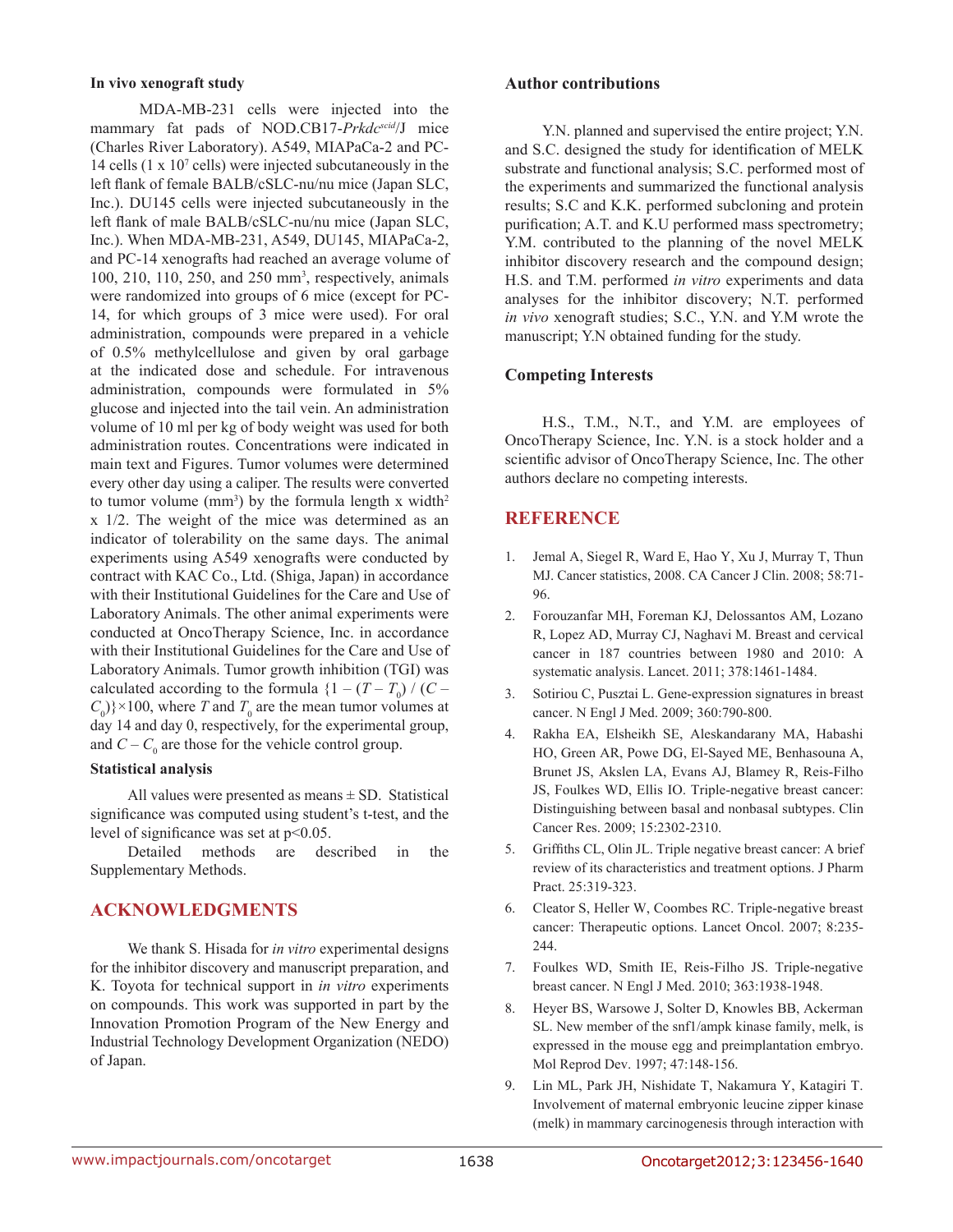bcl-g, a pro-apoptotic member of the bcl-2 family. Breast Cancer Res. 2007; 9:R17.

- 10. Gray D, Jubb AM, Hogue D, Dowd P, Kljavin N, Yi S, Bai W, Frantz G, Zhang Z, Koeppen H, de Sauvage FJ, Davis DP. Maternal embryonic leucine zipper kinase/ murine protein serine-threonine kinase 38 is a promising therapeutic target for multiple cancers. Cancer Res. 2005; 65:9751-9761.
- 11. Bianchini G, Iwamoto T, Qi Y, Coutant C, Shiang CY, Wang B, Santarpia L, Valero V, Hortobagyi GN, Symmans WF, Gianni L, Pusztai L. Prognostic and therapeutic implications of distinct kinase expression patterns in different subtypes of breast cancer. Cancer Res. 2010; 70:8852-8862.
- 12. Sutter R, Yadirgi G, Marino S. Neural stem cells, tumour stem cells and brain tumours: Dangerous relationships? Biochim Biophys Acta. 2007; 1776:125-137.
- 13. Hebbard LW, Maurer J, Miller A, Lesperance J, Hassell J, Oshima RG, Terskikh AV. Maternal embryonic leucine zipper kinase is upregulated and required in mammary tumor-initiating cells in vivo. Cancer Res. 2010; 70:8863- 8873.
- 14. Rich JN. Cancer stem cells in radiation resistance. Cancer Res. 2007; 67:8980-8984.
- 15. Dean M, Fojo T, Bates S. Tumour stem cells and drug resistance. Nat Rev Cancer. 2005; 5:275-284.
- 16. Kemper K, Grandela C, Medema JP. Molecular identification and targeting of colorectal cancer stem cells. Oncotarget. 2010; 1:387-395.
- 17. Curtin JC, Lorenzi MV. Drug discovery approaches to target wnt signaling in cancer stem cells. Oncotarget. 2010; 1:563-577.
- 18. Nakano I, Masterman-Smith M, Saigusa K, Paucar AA, Horvath S, Shoemaker L, Watanabe M, Negro A, Bajpai R, Howes A, Lelievre V, Waschek JA, Lazareff JA, Freije WA, Liau LM, Gilbertson RJ, et al. Maternal embryonic leucine zipper kinase is a key regulator of the proliferation of malignant brain tumors, including brain tumor stem cells. J Neurosci Res. 2008; 86:48-60.
- 19. Sportsman JR, Gaudet EA, Boge A. Immobilized metal ion affinity-based fluorescence polarization (imap): Advances in kinase screening. Assay Drug Dev Technol. 2004; 2:205- 214.
- 20. Larbolette O, Wollscheid B, Schweikert J, Nielsen PJ, Wienands J. Sh3p7 is a cytoskeleton adapter protein and is coupled to signal transduction from lymphocyte antigen receptors. Mol Cell Biol. 1999; 19:1539-1546.
- 21. Mise-Omata S, Montagne B, Deckert M, Wienands J, Acuto O. Mammalian actin binding protein 1 is essential for endocytosis but not lamellipodia formation: Functional analysis by rna interference. Biochem Biophys Res Commun. 2003; 301:704-710.
- 22. Kessels MM, Engqvist-Goldstein AE, Drubin DG, Qualmann B. Mammalian abp1, a signal-responsive f-actin-

binding protein, links the actin cytoskeleton to endocytosis via the gtpase dynamin. J Cell Biol. 2001; 153:351-366.

- 23. Cohen P, Holmes CF, Tsukitani Y. Okadaic acid: A new probe for the study of cellular regulation. Trends Biochem Sci. 1990; 15:98-102.
- 24. Yamaguchi K, Hata K, Wada T, Moriya S, Miyagi T. Epidermal growth factor-induced mobilization of a ganglioside-specific sialidase (neu3) to membrane ruffles. Biochem Biophys Res Commun. 2006; 346:484-490.
- 25. Deng S, Zhou H, Xiong R, Lu Y, Yan D, Xing T, Dong L, Tang E, Yang H. Over-expression of genes and proteins of ubiquitin specific peptidases (usps) and proteasome subunits (pss) in breast cancer tissue observed by the methods of rfdd-pcr and proteomics. Breast Cancer Res Treat. 2007; 104:21-30.
- 26. He X, Gonzalez V, Tsang A, Thompson J, Tsang TC, Harris DT. Differential gene expression profiling of cd34+ cd133+ umbilical cord blood hematopoietic stem progenitor cells. Stem Cells Dev. 2005; 14:188-198.
- 27. Zhang Z, Stiegler AL, Boggon TJ, Kobayashi S, Halmos B. Egfr-mutated lung cancer: A paradigm of molecular oncology. Oncotarget. 2010; 1:497-514.
- 28. Zhang J, Yang PL, Gray NS. Targeting cancer with small molecule kinase inhibitors. Nat Rev Cancer. 2009; 9:28-39.
- 29. Schmidt-Kittler O, Zhu J, Yang J, Liu G, Hendricks W, Lengauer C, Gabelli SB, Kinzler KW, Vogelstein B, Huso DL, Zhou S. Pi3kalpha inhibitors that inhibit metastasis. Oncotarget. 2010; 1:339-348.
- 30. Liu-Sullivan N, Zhang J, Bakleh A, Marchica J, Li J, Siolas D, Laquerre S, Degenhardt YY, Wooster R, Chang K, Hannon GF, Powers S. Pooled shrna screen for sensitizers to inhibition of the mitotic regulator polo-like kinase (plk1). Oncotarget. 2011; 2:1254-1264.
- 31. Hantschel O, Grebien F, Superti-Furga G. Targeting allosteric regulatory modules in oncoproteins: «Drugging the undruggable». Oncotarget. 2011; 2:828-829.
- 32. Crespo A, Zhang X, Fernandez A. Redesigning kinase inhibitors to enhance specificity. J Med Chem. 2008; 51:4890-4898.
- 33. Morachis JM, Huang R, Emerson BM. Identification of kinase inhibitors that target transcription initiation by rna polymerase ii. Oncotarget. 2011; 2:18-28.
- 34. Le Bras S, Foucault I, Foussat A, Brignone C, Acuto O, Deckert M. Recruitment of the actin-binding protein hip-55 to the immunological synapse regulates t cell receptor signaling and endocytosis. J Biol Chem. 2004; 279:15550- 15560.
- 35. Friedl P, Locker J, Sahai E, Segall JE. Classifying collective cancer cell invasion. Nat Cell Biol. 2012; 14:777-783.
- 36. Li X, Wolf ME. Visualization of virus-infected brain regions using a gfp-illuminating flashlight enables accurate and rapid dissection for biochemical analysis. J Neurosci Methods. 2011; 201:177-179.
- 37. Hermeking H. The 14-3-3 cancer connection. Nat Rev